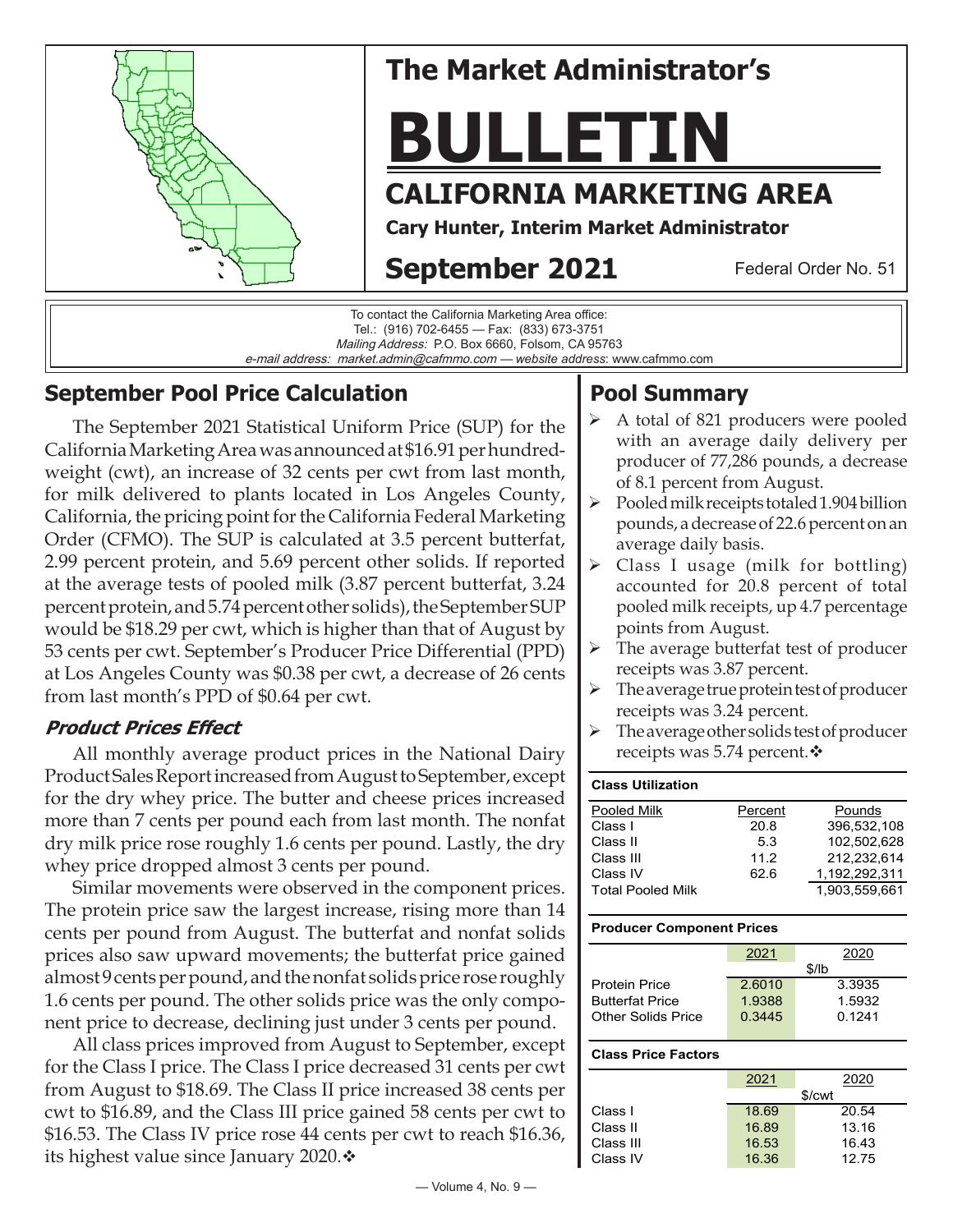## **Examining Increases in Consumer Prices**

### **The Consumer Price Index**

The U.S. Bureau of Labor Statistics publishes a monthly index, called the Consumer Price Index (CPI), which measures price changes for all goods and services purchased by urban U.S. consumers dating back to 1913. The CPI is measured for individual items as well as collectively for a market basket based on average consumer expenditures. Categories of items in the CPI include food and beverages, energy, housing, and transportation, among others.

The CPI is often used as a measure of inflation, as it compares price changes of goods and services over time. Since 1982, the average price of all goods and services has increased more than 170 percent. Standardizing the CPI to pre-pandemic levels provides insights into how supply chains and U.S. markets have fared during the pandemic.

#### **Consumer Price Movements**

Figure 1 depicts the changes in the CPI for goods relative to September 2019. As described earlier, the CPI is measured for a market basket of all items as well as for individual items and categories. Food at home represents retail or grocery store purchases, while food away from home represents the food service sector, such as restaurants. While dairy products are incorporated into the CPIs for food at home and food away from home, the CPI for dairy depicted in Figure 1 only represents retail dairy product purchases.

for food away from home exhibits a slight increase. During this period, panic buying and supply chain challenges, such as labor and logistical issues, contributed to increased prices of foods at the retail level, including dairy. However, other consumer products experienced downward price movements as consumers stayed at home and traveled less frequently due to lockdowns.

After the initial market shock, consumer prices struggled to adjust. The CPI for dairy fluctuated throughout this period, as illustrated by the dips and peaks seen in the blue line of Figure 1. The peaks in the CPI for dairy in August and December of 2020 follow the peaks of the Federal Milk Marketing Order Class I price but lag those of producer milk checks<sup>1</sup> by one month. Also during this period, the CPI for food at home loses some ground from its pandemicinitiated peak.

At the end of 2020 and beginning of 2021, most CPI categories in Figure 1 increase. The CPI for all items shows a substantial increase of roughly 5.3 percent between December 2020 and September 2021. Food at home and food away from home also increased during this period, rising nearly 4.6 percent and 3.9 percent, respectively. As of September 2021, dairy observes the smallest increase of the selected catego-

1 As estimated by the USDA Agricultural Marketing Service in their *Mailbox Milk Price Report*.

The gray dotted line in Figure 1 illustrates the onset of the COV-ID-19 pandemic. Prior to the pandemic, consumer prices remained relatively close together with dairy seeing the largest increase from September 2019 to March 2020. The arrival of the pandemic, however, shows a divergence in consumer price categories. The CPIs for dairy and food at home observe relatively large increases from March to April of 2020. Meanwhile, the CPI for all items dips in April 2020, and the CPI

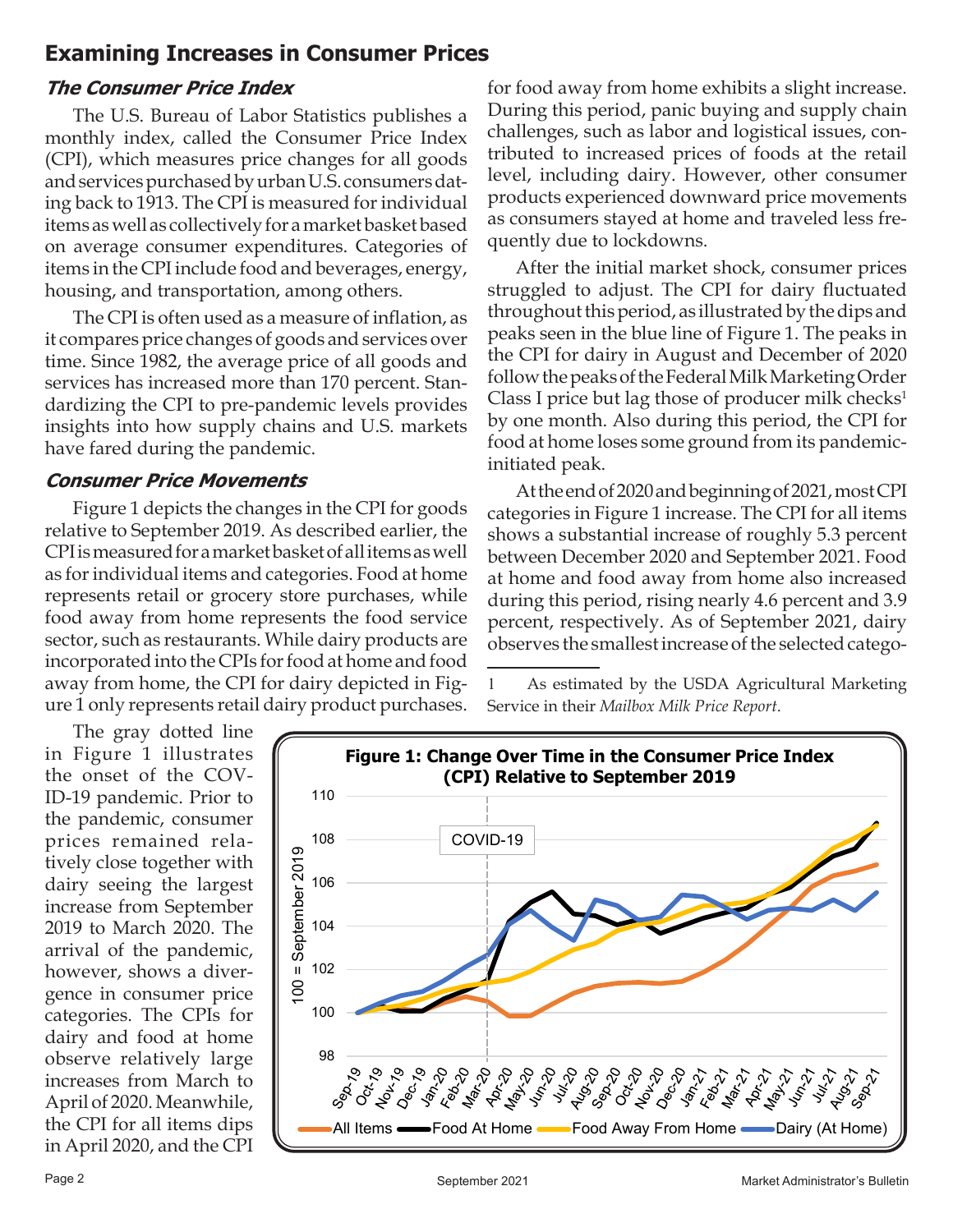ries since the beginning of the COVID-19 pandemic, yet still managed to increase over pre-pandemic levels. The smaller price appreciation relative to other categories may indicate the dairy industry's ability to adequately supply markets despite disruptions.

### **Rising Prices**

Over the two-year period depicted in Figure 1, the CPIs for the selected categories rose within the range of 5.6 to 8.8 percent, with dairy observing the smallest increase and food at home exhibiting the largest increase. Comparing price changes depicted in Figure 1 to an earlier period offers some scale and context to the recent price increases. From September 2017 to 2019, the CPI for food, including food at home and food away from home, increased 3.2 percent. In contrast, the increase in the CPI for food from September 2019 to September 2021 was significantly higher at 8.7 percent, representing a difference of roughly 5.6 percentage points. Due to pandemic restrictions, food away from home saw the smallest gain between the

two periods of 2.8 percentage points, while food at home saw the largest gain of 7.8 percentage points.

The period from September 2019 to September 2021 exhibited clear changes in consumer prices. COVID-19 disruptions had mixed impacts on price categories initially; the CPI for dairy and food at home recorded increases, while the CPI for all items declined. Progressing forward, the CPI for dairy was considerably volatile compared to the other price categories. The CPIs for food at home and all items showed relatively strong gains over the period, despite the slowdown seen for these categories in the second half of 2020. The CPI for food away from home was the only selected category that maintained a mostly steady increase throughout the period. A variety of factors could be influencing these price changes throughout the two-year period, including logistical challenges, labor shortages, and inflation. These factors will likely continue to play a role in the rise of consumer prices. $\mathbf{\hat{v}}$ 

## **Pandemic Market Volatility Assistance Program (PMVAP) Update**

Since the announcement of the Pandemic Market Volatility Assistance Program (PMVAP) in mid-August, USDA has been actively implementing the administration of this program that will distribute up to \$350 million in payments directly to dairy farmers.

#### *The Role of the Handler/Cooperative*

USDA is wrapping up one-on-one meetings with approximately 200 handlers and cooperatives that purchased milk and participated in the Federal Milk Marketing Order program during the July-December 2020 period. Handlers and cooperatives are critical to the administration of the PMVAP. They have the proprietary producer production data that determines the eligible milk under PMVAP rules. Further, they are the entities that distribute program funds to dairy farmers. To ensure the integrity of the PMVAP and proper distribution of funds, USDA will enter into an agreement with each handler and cooperative. This process, along with a thorough explanation of the mechanics of the program, is currently underway.

#### *Dairy Farmer Payments*

As reported when the program was announced on August 19, 2021, PMVAP is designed to provide pandemic assistance payments directly to dairy farmers who received a lower value for their milk due

to market abnormalities caused by the pandemic. Funds are projected to be paid to dairy farmers by the end of December 2021.

#### **AGI CERTIFICATION REQUIRED BY DAIRY FARMERS**

Similar to many USDA programs the PMVAP requires dairy farmers to attest that they meet *either of the following* adjusted gross income (AGI) requirements of the program:

- Less than \$900,000 average AGI for tax years 2016, 2017, and 2018, **or**
- 75 percent of your average taxable income for tax years 2016, 2017, and 2018 came from farming, ranching, or forestry-related activities

Your handler or cooperative may have provided you with an attestation statement, which you **MUST**  complete and return in order to receive a payment from the program.

#### *Additional Information*

Program information for handlers and dairy farmers can be found at [https://www.ams.usda.gov/](https://www.ams.usda.gov/services/pandemic-market-volatility-assistance-program) [services/pandemic-market-volatility-assistance](https://www.ams.usda.gov/services/pandemic-market-volatility-assistance-program)[program.](https://www.ams.usda.gov/services/pandemic-market-volatility-assistance-program) For additional questions not covered in the resources online, please email PMVAP@usda.gov. ❖